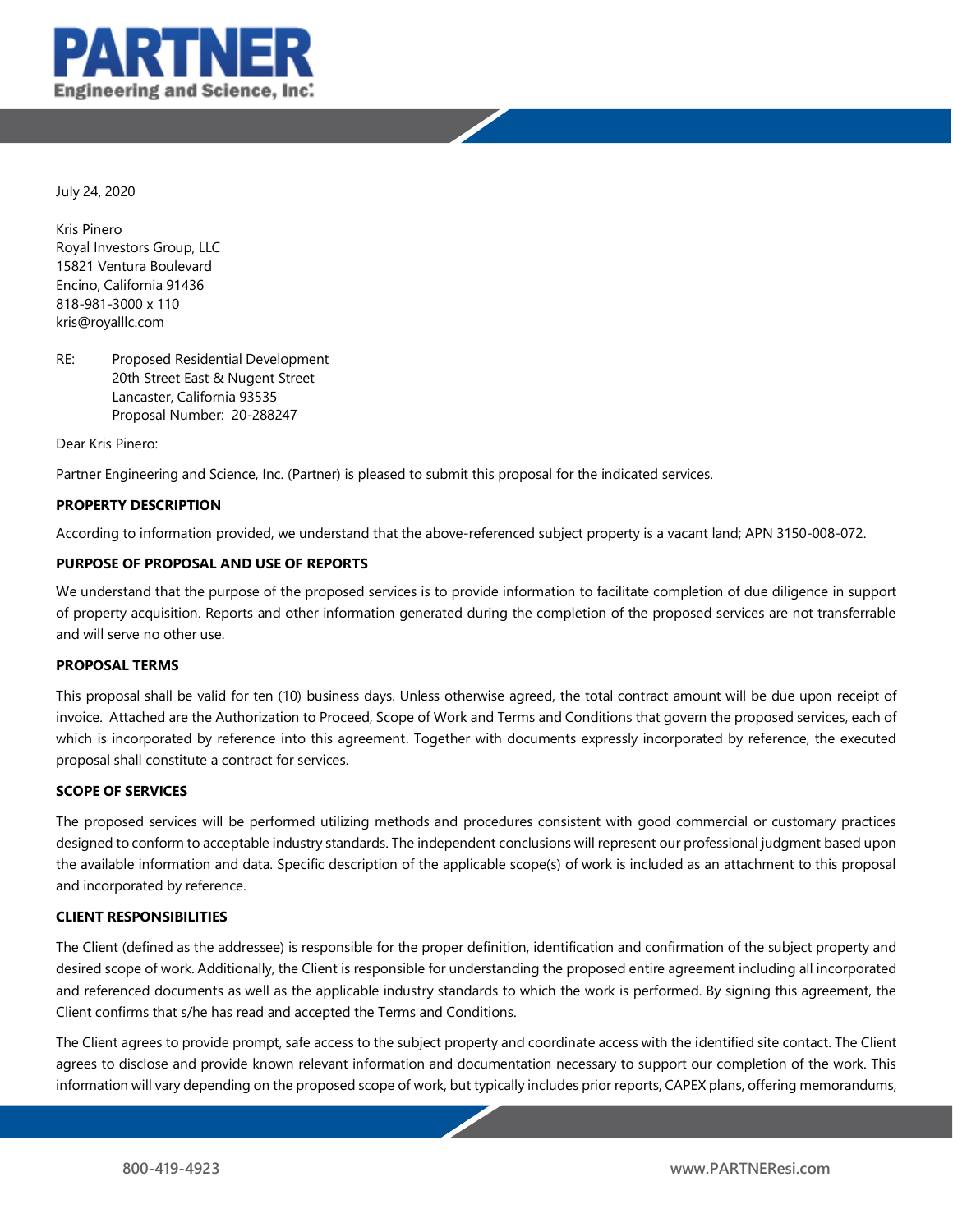ALTA Surveys, Tax Parcel ID's, rent rolls, zoning verification letters, Certificates of Occupancy, third-party inspection reports, municipal approvals, permits, and correspondence. Revision of issued reports to incorporate information that is provided after report delivery may require additional costs.

#### **FEE QUOTE AND SCHEDULE**

The cost for providing these services is listed below:

| Total                                        | \$1.900 |
|----------------------------------------------|---------|
| <b>Phase I Environmental Site Assessment</b> | \$1,900 |

*Total fee is based on the provided property information. Field conditions that significantly differ from the referenced information may warrant additional costs.*

#### A 100% retainer will be due upon authorization of the project.

Project activities will commence upon receipt of completed and signed authorization form. Electronic versions of the report will be delivered within **12 business days**, provided that site access is granted without delay. Hard copies are available upon request at a cost of \$75.00 per copy.

We appreciate the opportunity to assist with this project. Please review this entire document, especially the information above to confirm that the assets to be assessed are correctly described and identified. In addition to the proposed assessment, we can assist with services such as pre-demolition hazardous building material surveys, indoor air quality analysis, mechanical, electrical and plumbing design, structural evaluation and retrofit design, zoning, land use and accessibility studies, civil engineering and land surveying. If I can be of any other assistance, please don't hesitate to contact me via telephone at **559-917-9700** or e-mail at **ctaylor@partneresi.com**.

Sincerely,

filiplar<br>|

Cody Taylor National Client Manager

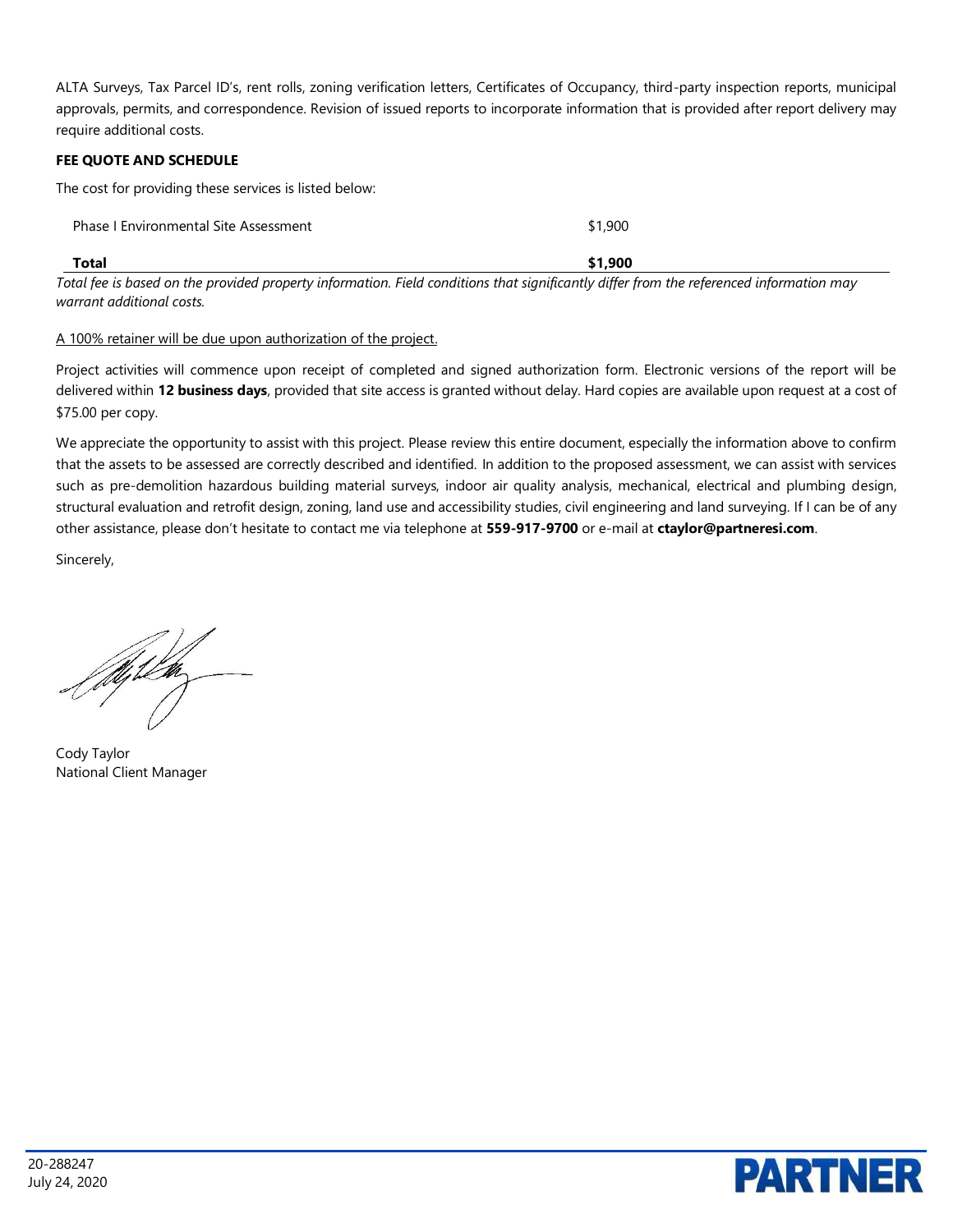### **Authorization to Proceed**

*Please sign and return via email ctaylor@partneresi.com.*

| Proposai Detaiis<br>Proposal Number:                       | 20-288247                 | Proposal Cost: | \$1,900 | Proposal Schedule:                                                                                                      | 12 business days |  |
|------------------------------------------------------------|---------------------------|----------------|---------|-------------------------------------------------------------------------------------------------------------------------|------------------|--|
| <b>Site Contact Information</b>                            |                           |                |         |                                                                                                                         |                  |  |
| Name:                                                      |                           |                |         | Relationship to property:                                                                                               |                  |  |
| Phone:                                                     | Email:                    |                |         |                                                                                                                         |                  |  |
| Notes:                                                     |                           |                |         |                                                                                                                         |                  |  |
| <b>Billing Information</b>                                 |                           |                |         |                                                                                                                         |                  |  |
| Name:                                                      | Relationship to property: |                |         |                                                                                                                         |                  |  |
| Phone:                                                     | Email:                    |                |         |                                                                                                                         |                  |  |
| Address:                                                   |                           |                |         |                                                                                                                         |                  |  |
| City:                                                      | ST:<br>Zip:               |                |         |                                                                                                                         |                  |  |
| <b>Additional Subject Property Information</b><br>Address: |                           |                |         | (Additional information that substantially changes the provided scope of the project may result in an increase in cost) |                  |  |
| Property Type:                                             |                           |                |         |                                                                                                                         |                  |  |
| APN (s):                                                   |                           |                |         |                                                                                                                         |                  |  |
| Square Footage:                                            | Year Built:               |                |         |                                                                                                                         | # of unit(s):    |  |
| Notes:                                                     |                           |                |         |                                                                                                                         |                  |  |

#### **Authorization to Proceed Signature**

**Proposal Details** 

I have read and verified the accuracy of the information set forth above, including, without limitation, the legal name of the Client. I hereby certify that I am authorized to sign this contract on behalf of the Client and accept full responsibility for payment of the proposed fees. By my signature below, I hereby accept the Proposal, including the attached Terms and Conditions, establishing a contract for services and payment and authorizing Partner to proceed with the services as described herein. Should any project information change, I understand that additional fees may accrue, and the due date may be extended. I acknowledge that the provided Site Contact shall be deemed an agent of the Client for the purposes of providing access and conveying information pertaining to the subject property. Changes to this proposal will be valid only after written agreement of all parties.

*By*:

*Client Signature / Client Authorized Representative*

*Print Name*:

*Date*:

#### **Please remit payment to Partner Corporate Lockbox:**

Partner Assessment Corporation, P.O. Box 207428, Dallas, TX 75320-7428

*Payment options are attached for your convenience.* 

#### **Services Provided by Partner:**

- Property Condition Assessments (PCA)
- Seismic/Probable Maximum Loss (PML)
- ALTA Land Title Surveys
- Zoning Reports
- Energy Audits/Disclosures
- Phase I/II Environmental Site Assessments
- Asbestos/Lead Paint/Radon/Mold Sampling

**PARTNER** 

- Construction Risk Management Services
- Construction Cost Review
- Geotechnical Investigations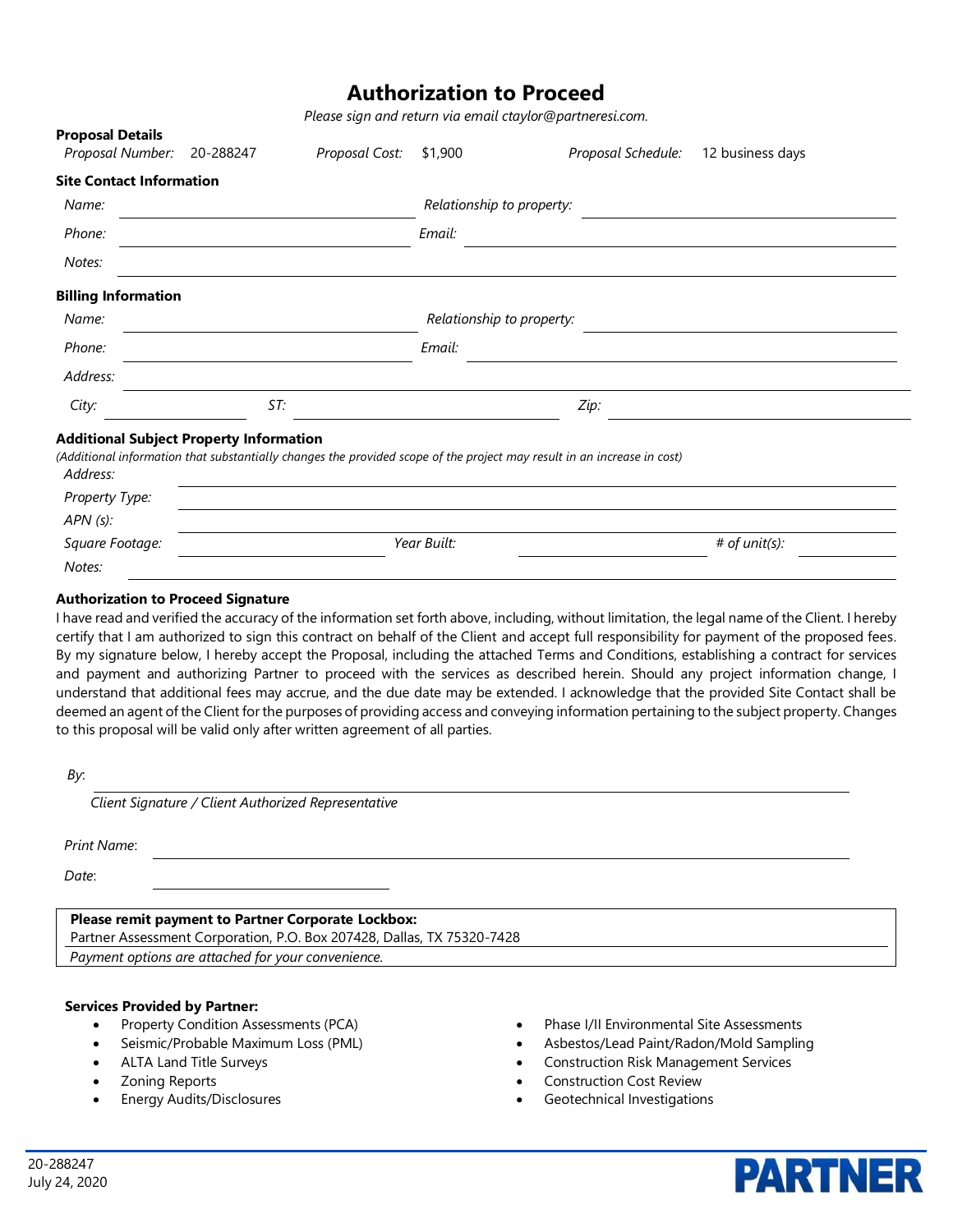#### **Phase I Environmental Site Assessment**

Partner will perform a Phase I Environmental Site Assessment (ESA) in conformance with ASTM International (ASTM) Standard E1527-13, Standard Practice for Environmental Site Assessments: Phase I Environmental Site Assessment Process. The ESA will be performed under the responsible charge of an Environmental Professional and will include the following components:

- **Historical sources** including building department records, historical aerial photographs, local street directories, fire insurance maps, and other credible sources of past uses or occupancies shall be reviewed.
- **Regulatory Records** including local, state, tribal and federal databases will be reviewed according to the current search distances within ASTM E1527-13.
- **Review of Regulatory Files or Interview** of state and local government officials will be conducted in person, by telephone, or in writing to obtain information on permits and compliance history associated with hazardous substances and petroleum products, and information indicating recognized environmental conditions in connection with the property.
- **Owner/Occupant Interviews** including past and present owners, occupants, neighbors, and/or other persons who are familiar with the property shall be attempted in person, by telephone, or in writing regarding the history, operations, management, waste management practices, and other environmental considerations for the property as those persons are available and open to an interview.
- **Site Reconnaissance** will be performed. This shall include a reasonable observation of the property and structures, the periphery of the property, the interior common areas of structures, and a representative sample of occupant spaces. Items such as current and past uses of the property and adjoining properties; obvious geologic, hydrogeologic, and topographic conditions; structures; roads; potential hazardous substances and petroleum products; storage tanks; odors; pools of liquid; drums; containers; surface waters; suspected fill materials; stained soil or pavement; stressed vegetation; solid waste; waste water; wells; and septic systems shall be noted as reasonably and visibly observed.
- **Other Observations** are considered as a service to our clients. Unless otherwise instructed, research of additional issues including radon and oil and gas exploration activities, observation for the presence of lead-based paint, asbestos-containing building materials, and mold will be conducted as part of this project. *Testing, sampling and analysis of these items is not included in this proposal unless specifically stated within the scope of work.*
- **Report of Findings** will be presented in a manner consistent with good commercial practice.

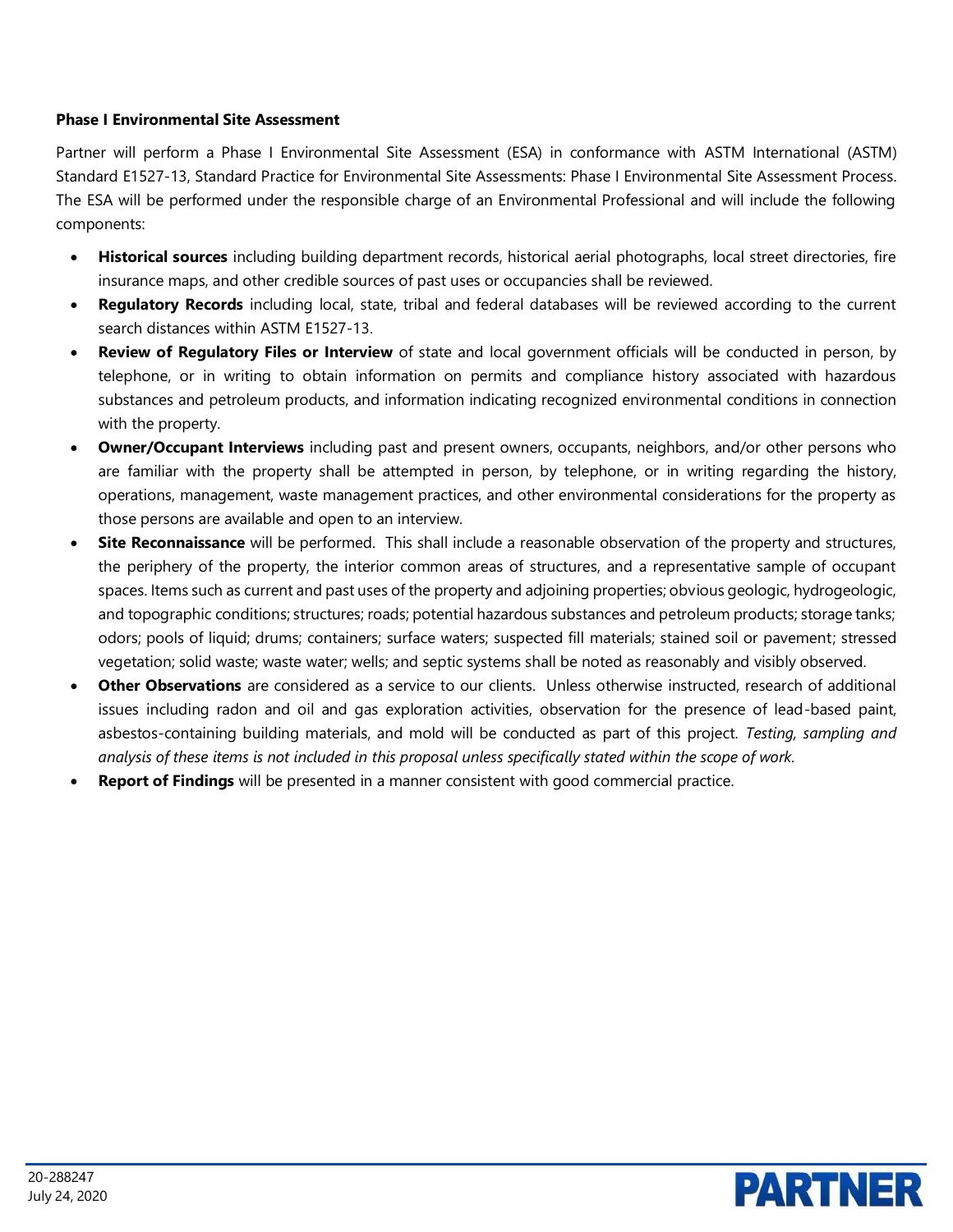#### **TERMS AND CONDITIONS**

A. ENTIRE AGREEMENT. These Terms and Conditions, in combination with those documents incorporating them by reference, constitute the entire agreement (the "Agreement") between Partner Engineering and Science, Inc. ("Partner") and Client to perform the described services (the "Services"), and all subsequent, mutually-agreed change orders. This Agreement supersedes all prior proposals or negotiations between the parties with respect to the subject Services. These terms and conditions will also apply to any contract or purchase order document issued by the Client for future services, whether or not it is expressly incorporated. In the event of any conflict between these terms and conditions and the provisions of any purchase order or other document, these terms and conditions shall control unless the conflicting document expressly supersedes specific provisions hereof. This Agreement may not be modified except in a writing executed by both parties.

B. SERVICES. The Services will be performed in material compliance with the provisions of the Agreement. Client has reviewed the Agreement in detail and agrees that the Services are appropriate to meet Client's needs and requirements. Unless specified elsewhere in the Agreement, Partner shall furnish all technical and professional services, including labor, material, supplies, equipment, transportation, accommodation, subsistence and supervision of Partner personnel, to perform the Services. Client acknowledges that Partner may utilize third-party service providers in the performance of its obligations hereunder. Partner shall at all times be an independent contractor and no persons involved in connection herewith shall be considered employees of the Client for any purpose.

C. FEES, INVOICING AND PAYMENT. Charges for all services shall be invoiced and paid in accordance with the Lump Sum Price or the Fee Schedule contained in the Agreement. Unless otherwise specified, invoices will be submitted to Client at time of report delivery. Payment is due upon receipt of the invoice and Client agrees that payments shall be made within thirty (30) days of presentation of the invoice. Should cancellation of the project occur after a verbal report of the findings has been provided, Client agrees to make a payment of 80% of the total cost due at the time of cancellation. Amounts not paid within thirty (30) days shall be subject to a late payment charge equal to the lesser of one and one-half percent (1½%) per month or the maximum amount allowed by applicable law. Should any invoice be in dispute, only that portion of the invoice in dispute may be held in abeyance until the dispute is resolved. Partner may suspend or terminate further performance under this or other agreements with Client upon reasonable notice for the non-payment of invoices. Partner shall have no responsibility or liability in connection with the Services, and Client shall have no right to rely on any report or other materials delivered, until all invoices have been paid in full. Partner shall be entitled to all legal fees, including but not limited to attorney's fees associated with any attempt to collect on unpaid invoices associated with the Services.

D. CONFIDENTIALITY. Information which the Client identifies as confidential upon provision to Partner and which is not publicly available will be treated as confidential in accordance with industry customs or standards. However, Partner shall have no liability to Client or any third party for disclosure of confidential information in notifications or reports which reveal potential issues related to the health, safety or welfare of the general public; subject to court order or other mandate; and/or further subject to public policy considerations. Partner shall have no liability to Client or any third party for notifications or reports made in accordance with such laws or orders and Client shall defend, indemnify and hold harmless Partner from and against any and all claims, demands, liabilities, costs and expenses, including reasonable attorney's fees, incurred by Partner in connection with such notifications or reports.

E. LIMITATION OF LIABILITY. NEITHER PARTY WILL BE LIABLE UNDER THIS AGREEMENT FOR ANY INDIRECT, INCIDENTAL, EXEMPLARY, PUNITIVE, SPECIAL OR CONSEQUENTIAL DAMAGES INCLUDING, WITHOUT LIMITATION, ANY LOSS OF INCOME, PROFITS OR DATA OR DIMINUTION OF VALUE, EVEN IF THE OTHER PARTY HAS BEEN ADVISED OF, OR HAD REASON TO KNOW OF, THE POSSIBILITY OF SUCH DAMAGES. CLIENT AND PARTNER AGREE THAT PARTNER'S AGGREGATE LIABILITY TO THE CLIENT AND ALL THIRD PARTIES IN CONNECTION WITH THE SERVICES SHALL BE LIMITED TO GENERAL MONEY DAMAGES NOT TO EXCEED TWENTY THOUSAND DOLLARS (\$20,000.00). THIS LIMITATION SHALL APPLY REGARDLESS OF THE CAUSE OF ACTION OR LEGAL THEORY PLED OR ASSERTED. THE PARTIES ACKNOWLEDGE THAT THEY HAVE CONSIDERED THE ALLOCATION OF RISK PRESENTED BY THE PROVISIONS OF THIS PARAGRAPH AND THAT THE ALLOCATION IS REASONABLE UNDER ALL FACTS AND CIRCUMSTANCES SURROUNDING THE AGREEMENT.

F. WARRANTY. Partner warrants that the Services will be performed in a good and workmanlike manner in accordance with prevailing standards and practices applicable to the Services. PARTNER EXPRESSLY DISCLAIMS ANY AND ALL OTHER WARRANTIES, EXPRESS OR IMPLIED, INCLUDING THE IMPLIED WARRANTIES OF MERCHANTABILITY AND FITNESS FOR A PARTICULAR PURPOSE.

G. SAMPLING. Client recognizes and agrees that Partner is acting as a bailee and at no time assumes title to samples collected in completion of the work and acknowledges that the act of sampling may affect, alter or damage the property, terrain, vegetation, and/or building, structures and improvements at, in or upon the site. Client accepts such risk. Partner will exercise reasonable efforts to limit such alteration or damage. Unless otherwise specifically agreed, Partner will not be responsible for the cost of any required repair or restoration. Partner may discard any and all samples immediately following analysis. Client may request, in writing, that any such samples be retained beyond such date, and in such case, Partner will ship such samples to the location designated by Client, at Client's expense. Partner may, upon written request, arrange for storage of samples at mutually agreed storage charges. This is the only notice of intention to discard samples that will be given.

H. RELIANCE. No party shall be allowed to use or rely on any report(s) or information generated in the completion of this project until payment in full is made to Partner for any outstanding invoices related to the Services rendered. Client understands that Services governed by this Agreement are strictly for their sole use and benefit. The parties expressly agree that no third party, including, but not limited to, any heirs, devisees, representatives, successors, assigns, affiliates, and subsidiaries of the parties or any partnership, corporation or other entity controlled by the parties or which control the parties, may rely on or raise any claim relating to the Services or this Agreement.

I. INDEMNIFICATION. In the event that Client permits a third-party to rely upon this Agreement, the Services, and/or reports provided by Partner in breach of Paragraph H of this Agreement and said third-party files a claim or lawsuit against Partner relating to this Agreement, the Services, and/or reports provided by Partner, Client agrees to indemnify and hold Partner harmless from any damages, losses, liabilities, and costs, including, but not limited to, reasonable attorney fees, costs, and expert witness fees, arising from any such third-party claim or lawsuit.

J. NON-SOLICITATION. Client shall not hire nor solicit for employment any of Partner's employees for a period of one (1) year subsequent to any services rendered by Partner for Client. In the event of Client's breach of this covenant, Partner may seek any and all remedies including but not limited to an injunction; attorney fees and costs to enforce this provision; and monetary damages based upon the employee's previous annual salary and all costs related to training.

K. TERMINATION. This Agreement may only be terminated prior to substantial completion of the services by Partner, by mutual consent, or by notice by either party in writing. In the event of termination prior to completion of the Services (i) by Client for any reason, or (ii) by Partner due to the breach of this Agreement by Client, Partner reserves the right to complete such analyses and records as are necessary to place its files in order and, where considered by Partner as necessary to protect its professional reputation, to complete a report on Services performed to date. Partner shall have the right to receive a reasonable termination charge to cover such costs and to be compensated for all Services performed prior to and in connection with such termination. In the event of termination, client shall have no rights of use or reliance upon the work. Paragraphs A, C, D, E, F, I, J, K, L, M, N, O, P, Q and R shall survive termination.

L. RESOLUTION OF DISPUTES. This Agreement shall be governed by, subject to, and construed in accordance with the laws of the state of California, without regard to its conflict of law provisions or the conflict of law provisions of any other jurisdiction. With the exception of disputes arising from failure to pay any invoices or fees for services rendered, any claim, controversy, or action arising out of, or related to, this Agreement or the alleged breach thereof, shall be submitted to mandatory non-binding mediation through a third-party mediator to be agreed upon by the Partner and the moving party. A "Notice of Mediation" shall be served by any party to commence the mediation process. The service of the Notice of Mediation shall stay the running of the limitations period set forth in Paragraph M herein for a period of 60 days unless a longer or shorter period of time is agreed to by the parties. In the event that the parties cannot reach a resolution through mediation, the parties may proceed to litigate their claims in Court. Any litigation so instituted shall be filed and litigated in the State Court of California, County of Los Angeles in accordance with the laws of the State of California, and subject to Paragraph L herein. With the exception of disputes arising from failure to pay invoices or fees for services rendered, each party shall pay the fees of its own attorneys, and the expenses of its witnesses and all other expenses connected with the presentation of its case.

M. LIMITATIONS PERIOD. Neither party shall initiate any claim or action against the other more than eighteen (18) months after the date from which all final reports for services performed by Partner are submitted by Partner to Client. The parties further expressly agree that this Limitations Period is reasonable, unambiguous and shall not be subject to modification or the delayed discovery rule unless expressly agreed to by the parties in writing.

N. CORPORATE PROTECTION. It is intended by the parties to this Agreement that Partner's services in connection with the project shall not subject Partner's employees, officers, or directors to any personal legal exposure for risks associated with this project. Therefore, the Client agrees that as Client's sole and exclusive remedy, any claim, demand or action shall be directed and/or asserted only against Partner, a California corporation, and not against any of Partner's employees, officers, or directors.

O. NO WAIVER. The failure of either party to exercise any right or remedy hereunder or to take any action permitted on a breach by the other party shall not be deemed a waiver of such right or remedy or of any other rights or subsequent breach of a like or different nature.

P. SEVERABILITY. The provisions of this Agreement are severable. The invalidity of any part of this Agreement shall not invalidate the remainder of the Agreement or the remainder of any portion hereof.

Q. RETENTION OF PARTNER'S DOCUMENTS. With the exception of Partner submittals to Client, all documents, including, without limitation, historical research, field data, field notes, laboratory test data, calculations and analyses prepared as instruments of service shall remain the property of Partner. Partner will retain all pertinent records relating to the services performed for a period of eighteen months following the completion of Partner's services. After this period, they may be discarded.

R. NO ASSIGNMENT. Neither party shall assign their rights under this Agreement to any third party, including, but not limited to, any heirs, devisees, representatives, successors, assigns, affiliates, and subsidiaries of the parties or any partnership, corporation or other entity controlled by the parties or which control the parties without the prior written consent of the other, which consent shall not be unreasonably withheld or delayed. Each party, and the person executing on behalf of such party, represent and warrant that such person has the full power and authority to bind the party represented.